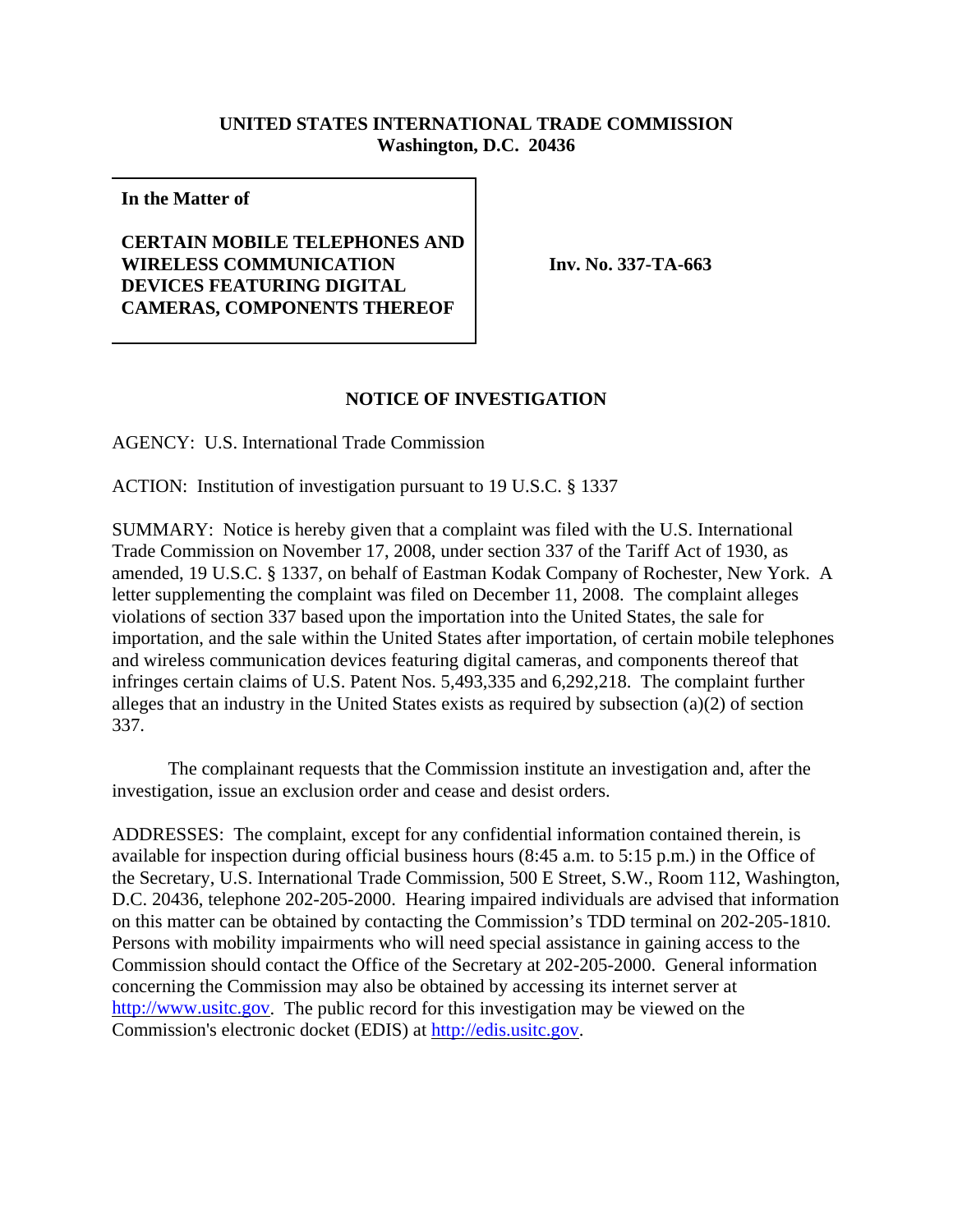FOR FURTHER INFORMATION CONTACT: Lisa A. Murray, Esq., Office of Unfair Import Investigations, U.S. International Trade Commission, telephone (202) 205-2734. AUTHORITY: The authority for institution of this investigation is contained in section 337 of the Tariff Act of 1930, as amended, and in section 210.10 of the Commission's Rules of Practice and Procedure, 19 C.F.R. § 210.10 (2008).

SCOPE OF INVESTIGATION: Having considered the complaint, the U.S. International Trade Commission, on December 11, 2008, ORDERED THAT –

(1) Pursuant to subsection (b) of section 337 of the Tariff Act of 1930, as amended, an investigation be instituted to determine whether there is a violation of subsection (a)(1)(B) of section 337 in the importation into the United States, the sale for importation, or the sale within the United States after importation, of certain mobile telephones and wireless communication devices featuring digital cameras, or components thereof that infringe one or more of claims 1 and 4 of U.S. Patent No. 5,493,335 and claims 15 and 23-27 of U.S. Patent No. 6,292,218, and whether an industry in the United States exists as required by subsection (a)(2) of section 337;

(2) For the purpose of the investigation so instituted, the following are hereby named as parties upon which this notice of investigation shall be served:

(a) The complainant is  $-$ 

Eastman Kodak Company 343 State Street Rochester, NY 14650

(b) The respondents are the following entities alleged to be in violation of section 337, and are the parties upon which the complaint is to be served:

> Samsung Electronics Company, Ltd. 250, Taepyeongno 2-ga, Jung-gu Seoul 100-742 Korea

Samsung Electronics America, Inc. 105 Challenger Road Ridgefield Park, NJ 07660

Samsung Telecommunications America, LLC 1301 East Lookout Drive Richardson, TX 75082